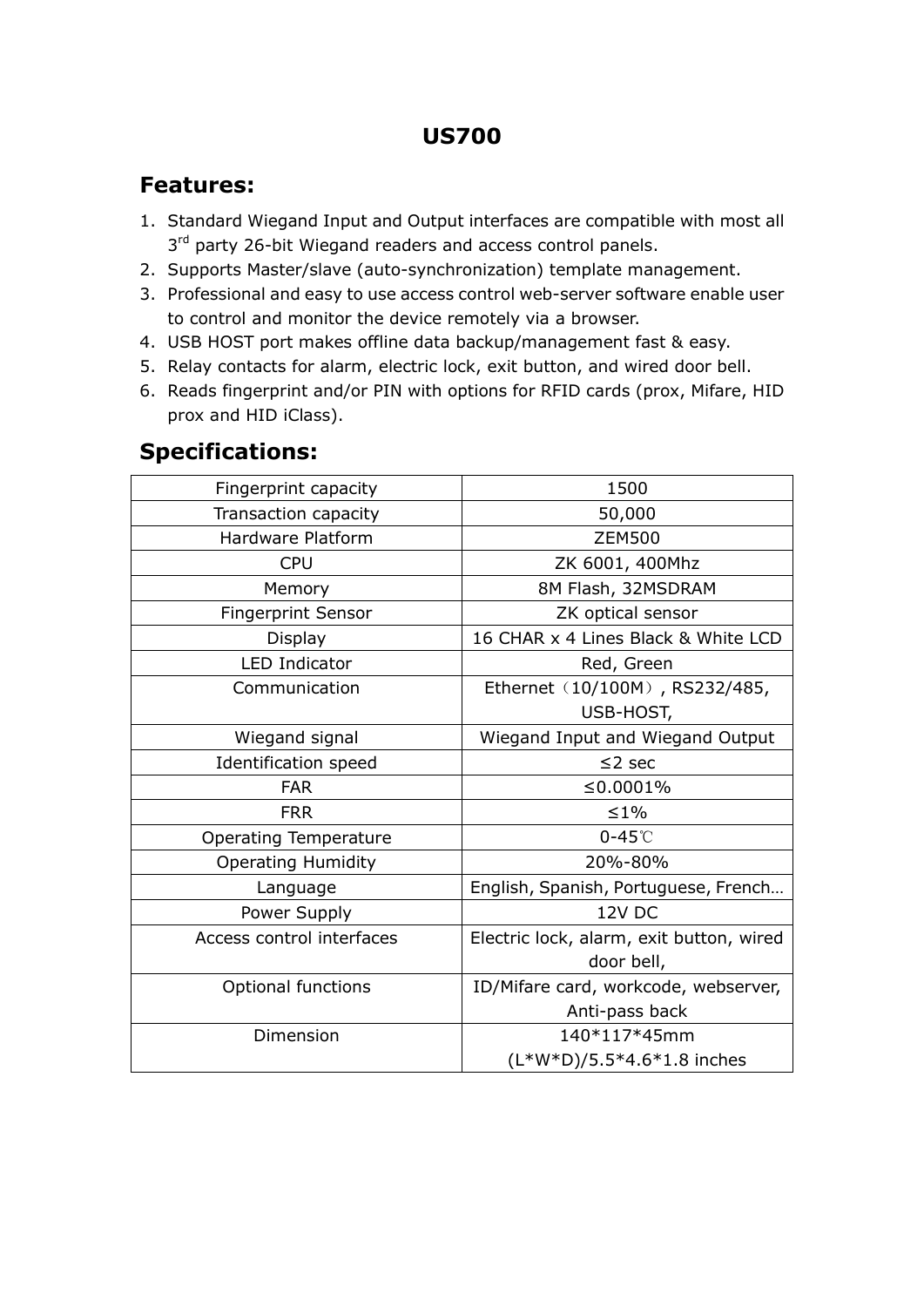## **Basic Contents:**

| US700 Fingerprint<br>Terminal | <b>Metallic Mounting Plate</b> | <b>Wall Mounting Screws</b><br>and Holders |
|-------------------------------|--------------------------------|--------------------------------------------|
| Star-shape Screw for          | Star-shape Screw Driver        | Mini-USB Cable                             |
| Mounting Plate                |                                |                                            |
|                               |                                |                                            |
| 4 pin Ethernet Cable          | 2 pin Power Supply Cable       | 2pin, 7pin, 8pin, 10pin<br>Cable           |
|                               |                                |                                            |
| Mounting Template             | <b>Installation Guide</b>      | Notice                                     |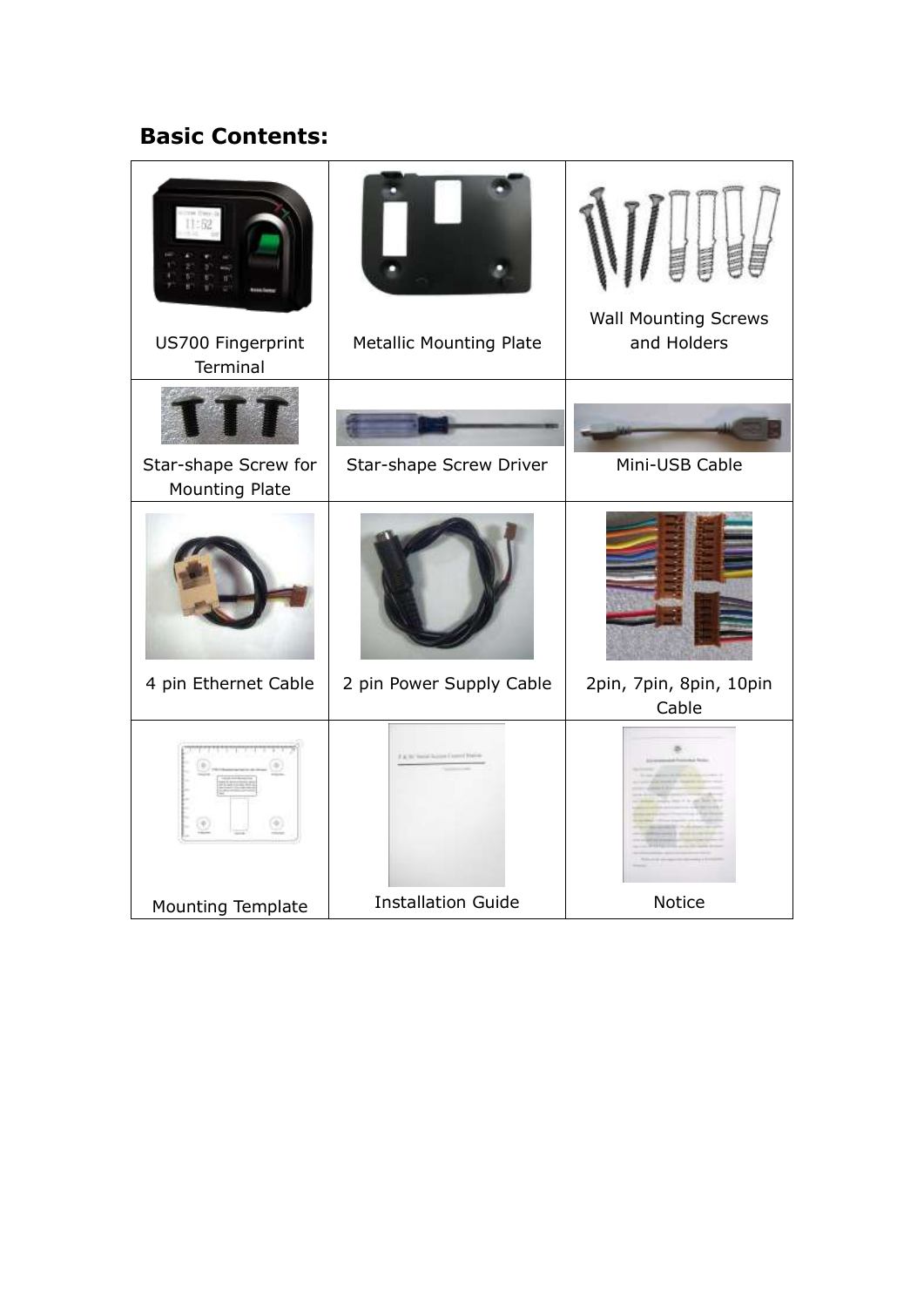# **Optional Accessories**

| FR1200 Fingerprint Slave<br>Reader                   | <b>SO TOME</b><br>EXI<br>K1 Exit Button | Alarm Indicator            |
|------------------------------------------------------|-----------------------------------------|----------------------------|
|                                                      |                                         |                            |
| <b>Electric Strike Lock</b>                          | <b>Electric Magnetic Lock</b>           | Power Supply<br>Controller |
| 1111<br>                                             |                                         |                            |
| Prox/Mifare/HID<br><b>Integrated Module and Card</b> | <b>USB Memory</b>                       | 12V3A Power<br>Adaptor     |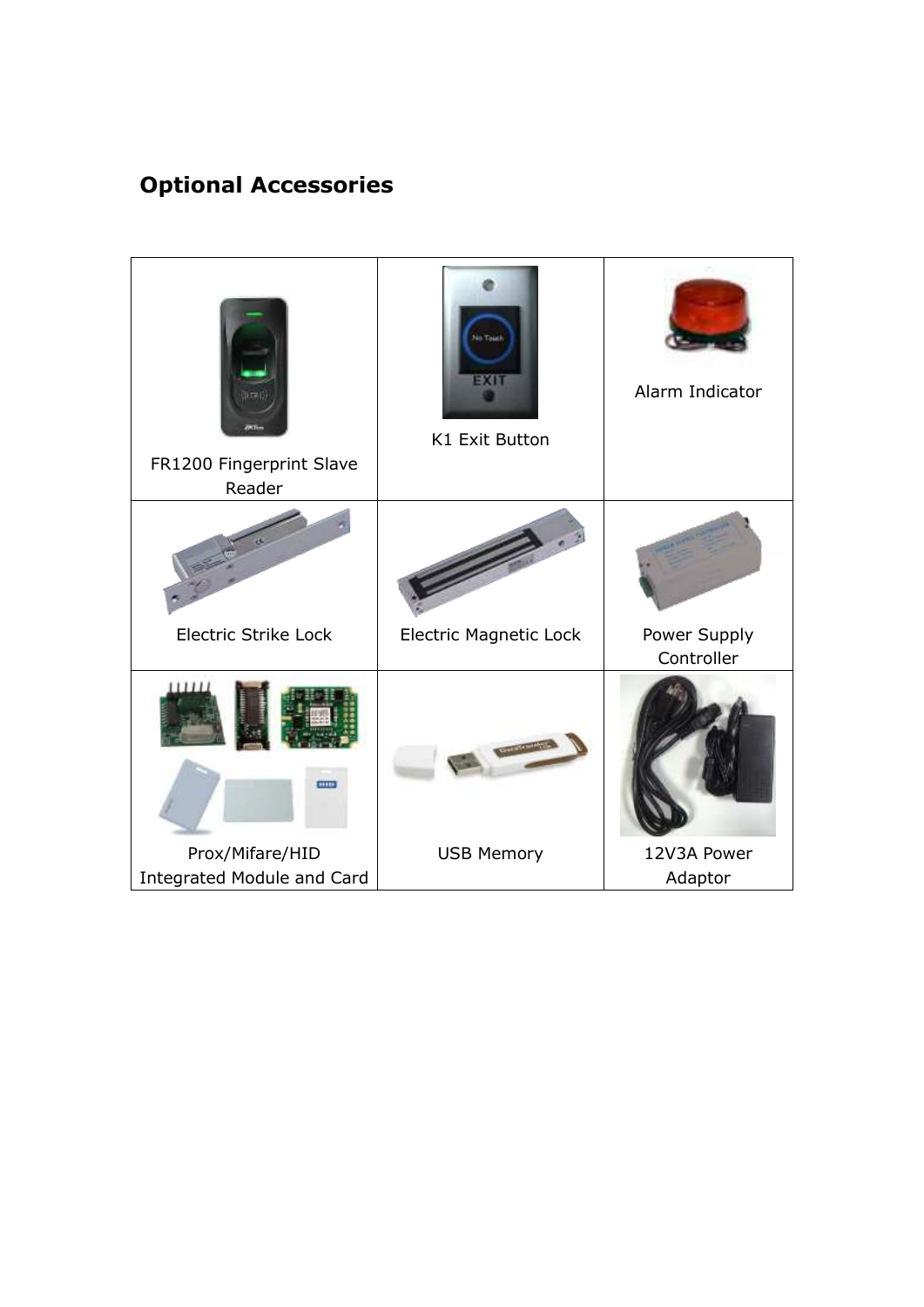#### **Front**



**Side**

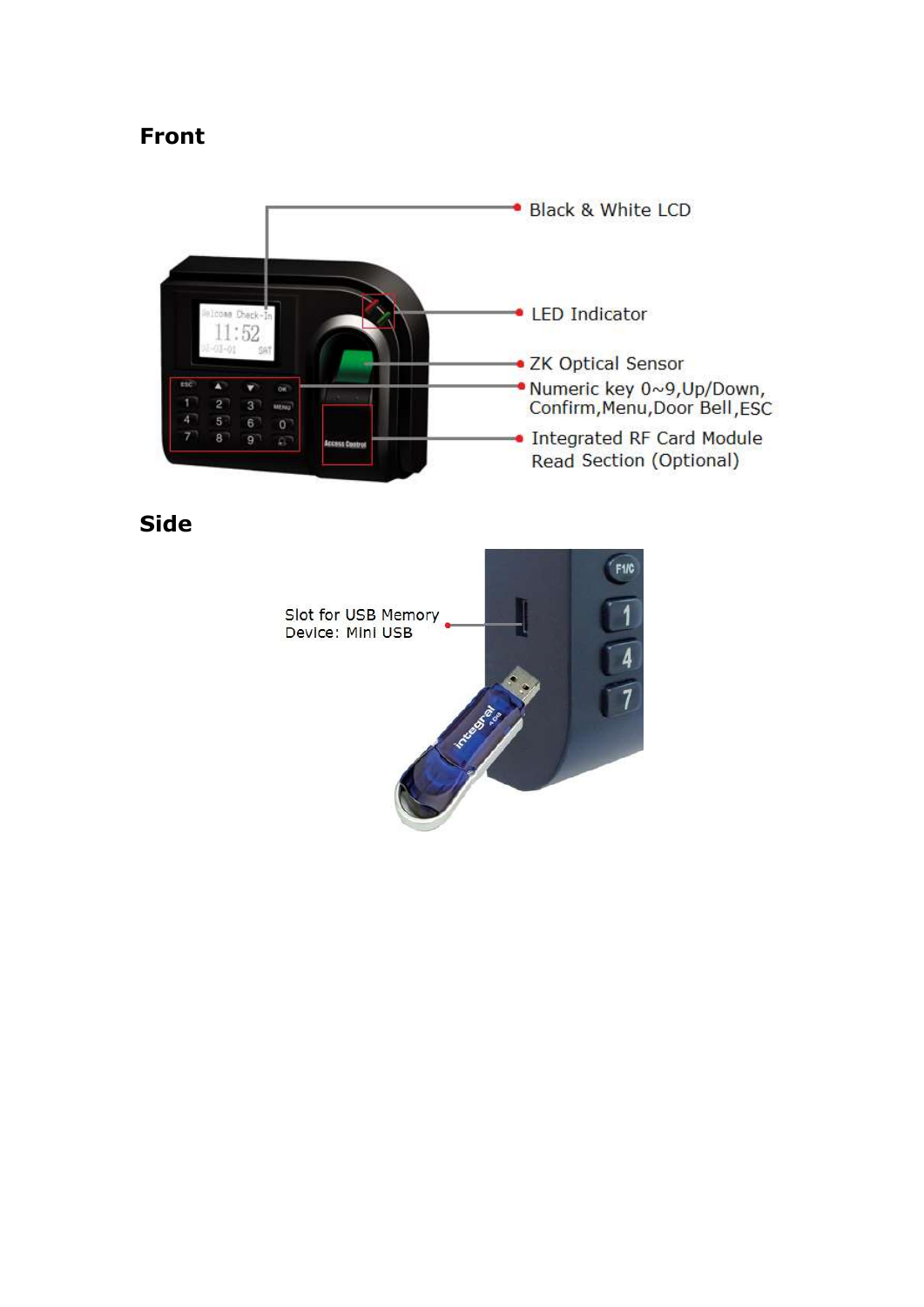#### **Rear:**



## **Installation Example**

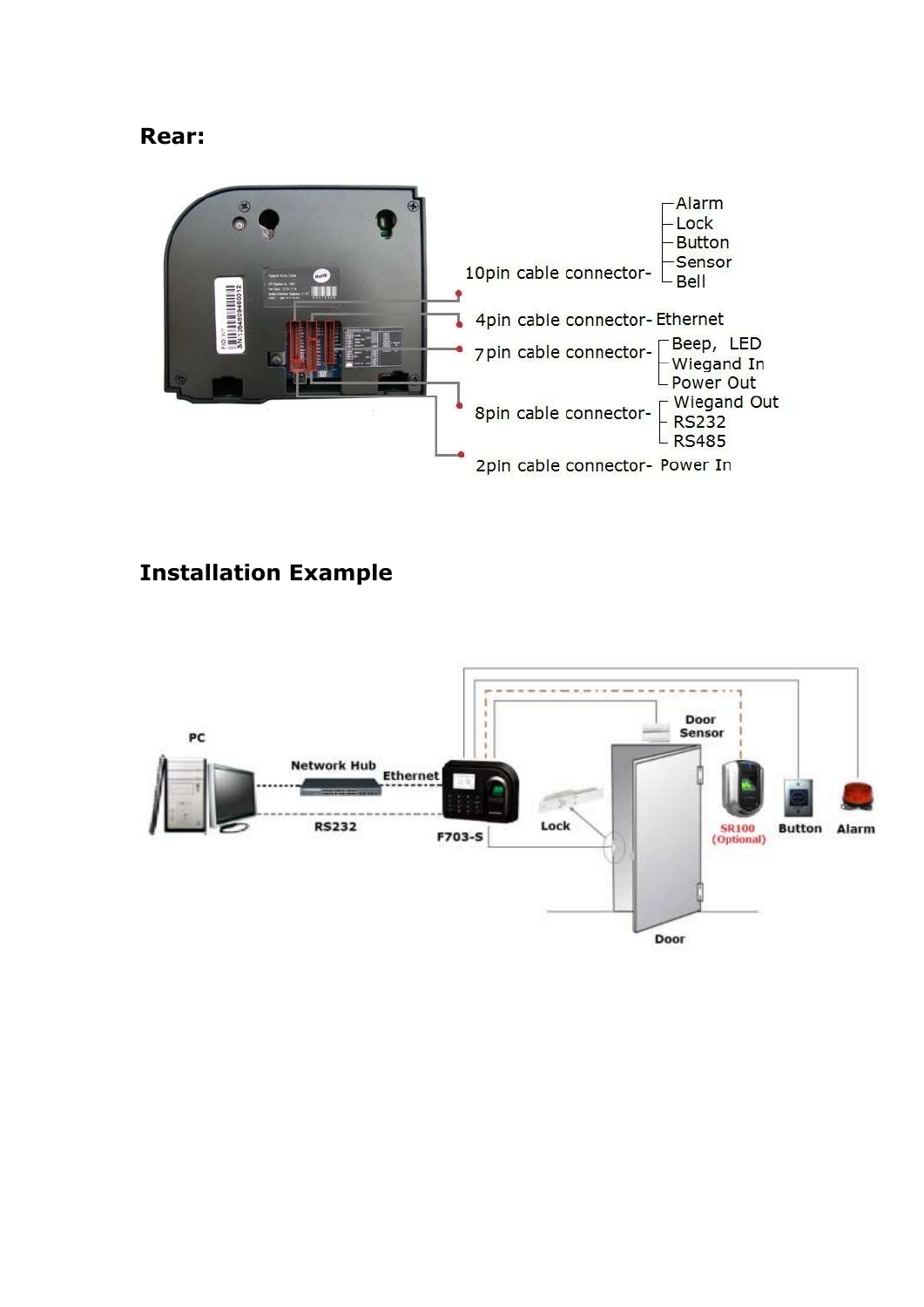# **Product Dimensions (mm)**